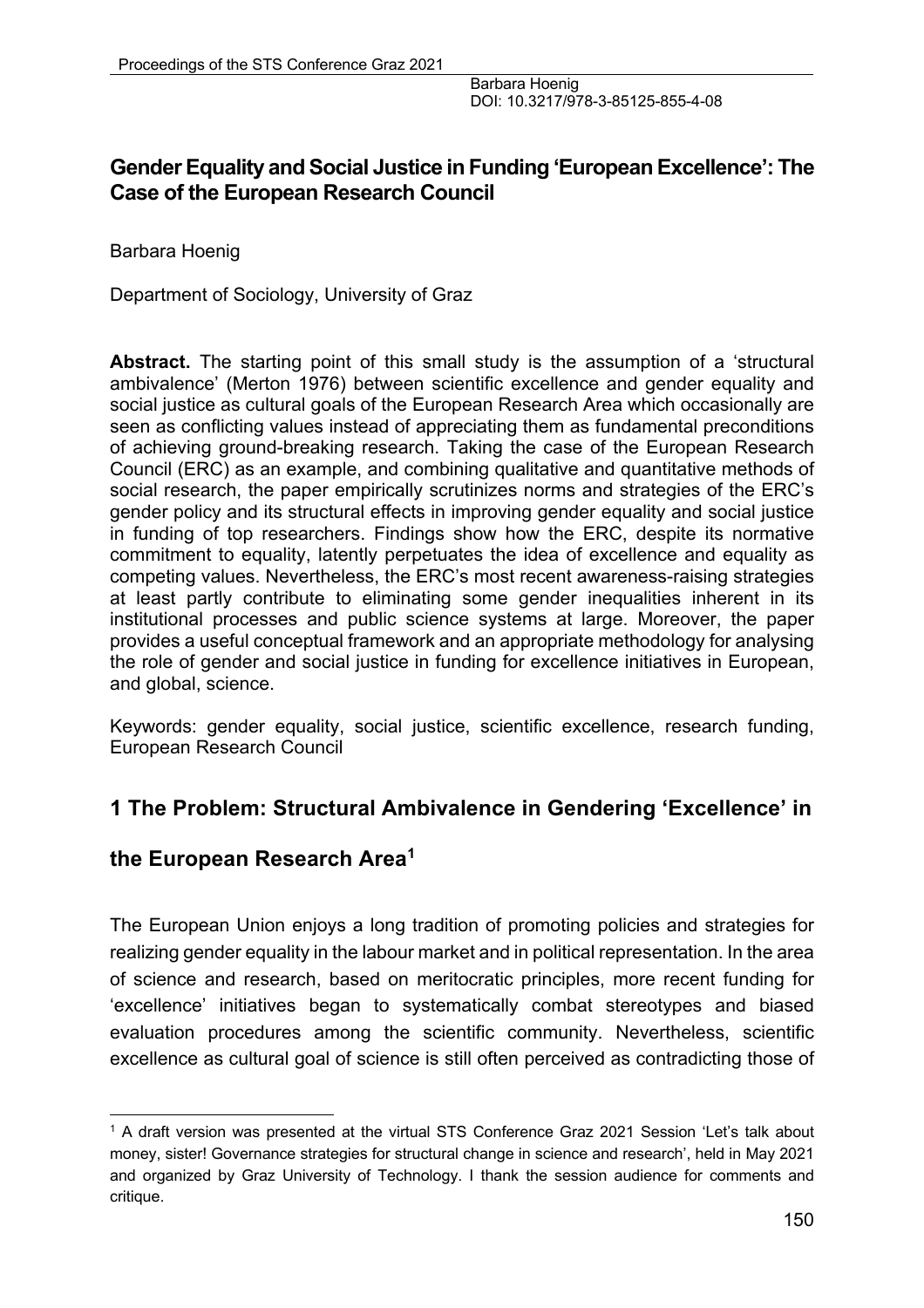gender equality and social justice instead of considering them fundamental preconditions for achieving innovative research.

The notion of 'structural ambivalence', as defined in the structural tradition of the sociology of science (Merton 1976), designates conflict or dissent between proposed cultural values, norms and goals of a given society. When applied to the scientific community, we can refer to conflicting values of the ethos of meritocratic public science versus an increasing marketization of science in contemporary academic capitalism (Nowotny 2011). This paper starts from the assumption of structural ambivalence between scientific excellence, on the one hand, and gender equality and social justice, on the other, as fundamental norms of public science systems in Europe. More particularly, it scrutinizes its complex entanglements from a conceptual, methodological and empirical perspective, taking the European Research Council (ERC), the European Research Area's (ERA) most important supranational funding institution, as an exemplary case. In order to assess structural change in the ERA, the paper investigates how and to what extent the ERC realizes its own goals of gender equality, as articulated in its gender equality plans.

The ERC is innovative in its supranational institutional structure for research funding, reshuffling relations between the European Commission and the scientific community and enacting a strong normative impact on the national research funding landscape. It is the ERC's cultural, or normative, influence upon public science at large, which is emphasized here, and what also creates the need for developing a conceptual framework and an appropriate methodology for scrutinizing and critically reflecting its wider impact upon the science system. European research funding is particular insofar it provides new opportunities to influence a funding landscape's institutions and objectives, criteria and procedures, hitherto predominantly organized at national level. Apart from the question of who proves successful in the international competition for funding, new cultural norms of scientific excellence are established that are consequential for *all* members of the scientific community.

Equal opportunities in access to research funding are both an important precondition for and an integral part of the cultural legitimacy of public science. Researchers' structural conditions and opportunities for realizing ambitious goals of scientific excellence, however, are less likely to be considered in public discourse. Taking public funding of basic research as an example, the paper examines the relationship of equal opportunities and excellence. The ERC, representing an excellence initiative at European level, is analysed with regard to how it constructs gender equality goals in relation to the notion of scientific excellence.

*Conceptually*, the paper outlines a structural explanatory model for analysing the role of gender in European research funding that is anchored in the structural sociology of science (Merton 1968, 1973). It can fruitfully be applied to understanding the culturally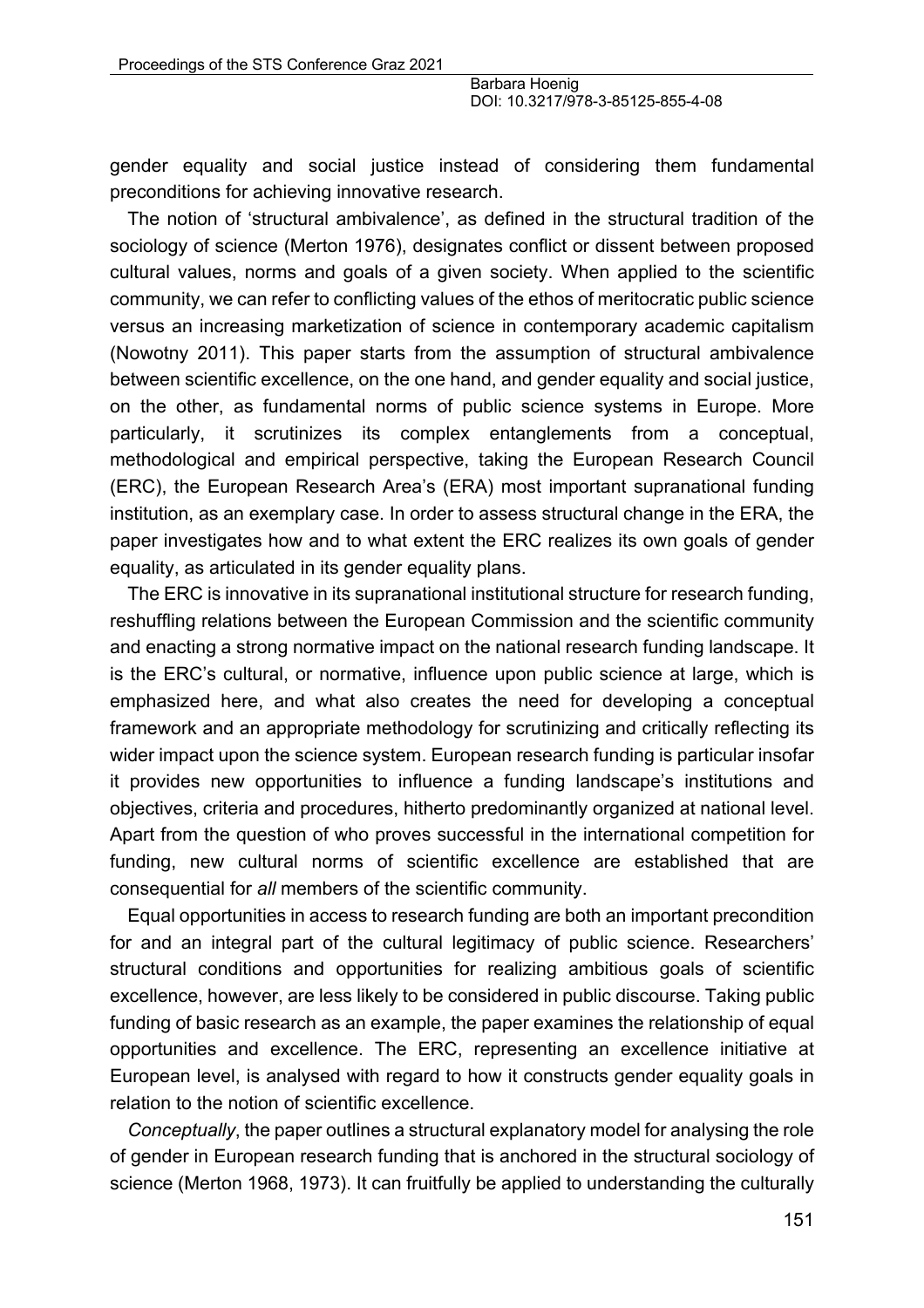normative 'gendered substructure' of the ERA's multilevel system and for assessing structural change initiated by establishing gender equality plans. The model reconceptualizes the interdependence of different structural levels in the scientific system at large. The potential conflict between the ERA's cultural structure of proposed norms and their actual realization in the social structure of science is regarded as crucial measure for assessing the nature and extent of structural change.

*Methodologically*, the study proposes to compare the ERC's gender equality plans with empirical data on its actual realization. A combination of qualitative and quantitative research methods is applied for analysing the ERC's equality plans in researchers' structural representation, scientific careers, cognitive problem choice, and its intersection with notions of social justice as well. More particularly, a documentary analysis of the ERC's first decade's gender equality plans is contrasted with quantitative ERC statistics on funded projects and with own findings of curriculum vitae analyses based on a sample of n=601 top researchers in their roles of ERC panellists and/or grantees.

*Empirically*, comparative data on the ERC's gender equality plans and its actual institutional processes are useful in assessing how and to what extent any structural change with regard to gender equality were effectively initiated by these in the last years. They also set legal and institutional boundaries for research performing organisations such as European universities.

The paper starts with defining gender equality and social justice in the current ERA and the ERC and the status of research on it from an explicit gender perspective (part 2). Chapter 3 develops a conceptual framework based on the structural tradition of the sociology of science for systematically analysing the cultural, social and cognitive structure of the ERA with respect to gender equality and social justice. The applied research design for assessing structural change is specified in Chapter 4, results are presented and discussed in Chapter 5 and followed by provisional conclusions.

## **2 Gender Equality and Social Justice in European Research**

## **Funding: State of Research**

The history of European science policy was always accompanied by conflict or ambivalence between different interests of members of the European Community. While North-Western countries have emphasized the competitive excellence idea from the 1980s onwards, the notions of transnational collaboration and cohesion found more resonance within the Mediterranean countries that were also successful in addressing the social sciences and humanities as part of the new Research Framework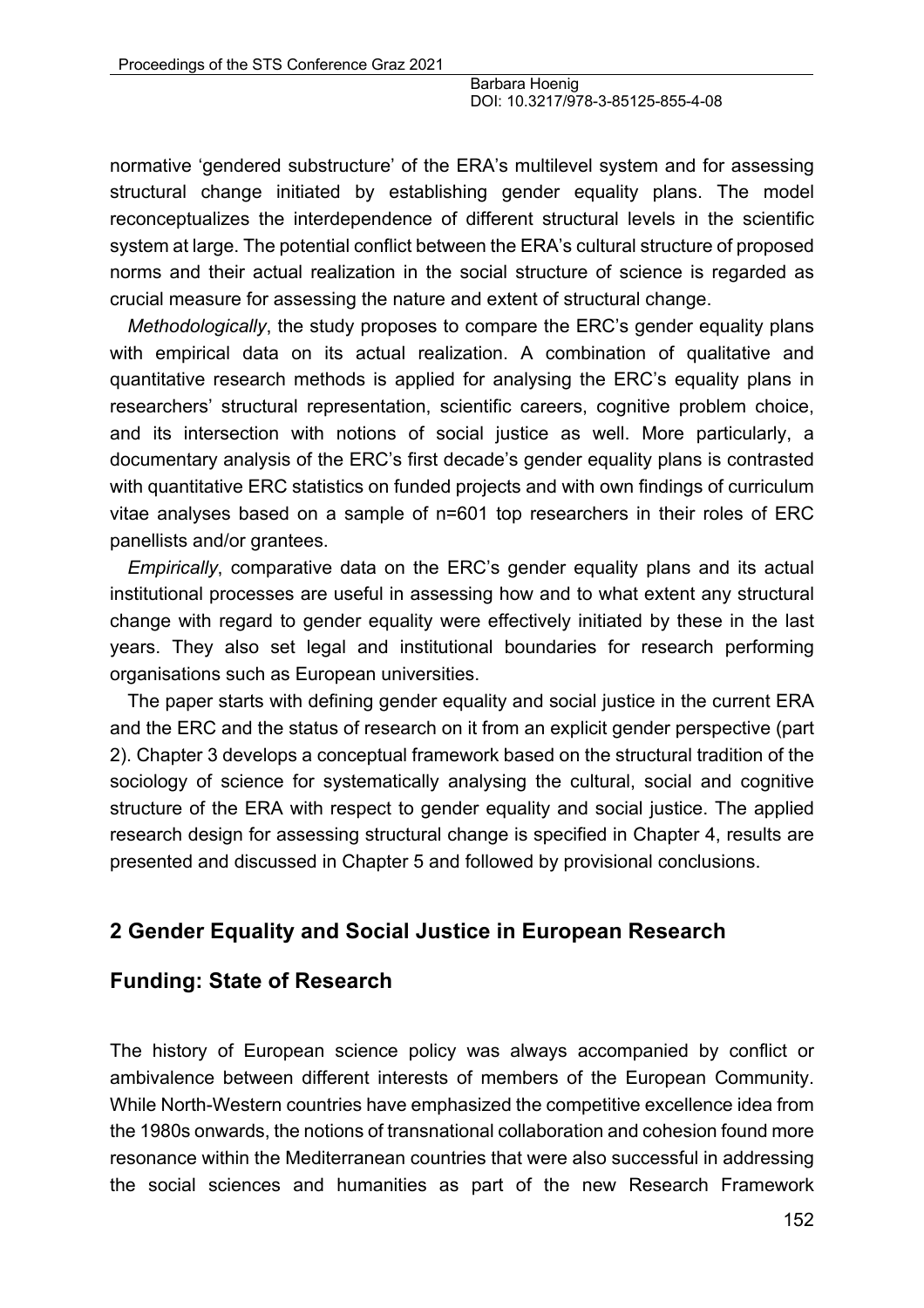programmes (Guzzetti 2009; Hoenig 2017). That underlying structural ambivalence of European funding policies was enforced when in 2000 the ERA was called into life both for strengthening transnational collaboration and for increasing Europe's competitiveness in a global international division of labour.

## **2.1 The Case of the European Research Council**

The ERC has been established in 2004 as an institutional instrument in order to strengthen the ERA's economic competitiveness and to realize its political objectives articulated in the Lisbon Strategy. The ERC installs a new governance level of research funding 'above' nationally defined public science systems, in order to promote groundbreaking research of individual researchers in all scientific fields. Exceptional quality or scientific excellence is regarded as sole criterion for evaluating proposals by panels of international experts. From the new programme period in 2014 onwards, the ERC's focus on 'excellence through competition' (Winnacker 2008) has had a strong impact on all initiatives of European research funding. ERA's more recent re-interpretations (EC 2020b, 2020c) explicitly underscore that the 'principle of excellence, which entails that the best researchers with the best ideas can obtain funding, remains the cornerstone for all investments' under the ERA. This is important insofar the approach represents a normative shift from strengthening social cohesion, cooperation and coordination among the ERA's members towards an increasing differentiation and stratification of individual researchers as well as their institutions. Since public research funded by nationally defined household subsidies increasingly gets under pressure, researchers and their institutions cherish great expectations towards European funding.2

#### **2.2 Gender and the ERC: State of Research**

While science and research always entail a strong orientation towards scientific competition and the creation of new knowledge, critics often claim a too narrow interpretation of what constitutes scientific excellence. Moreover, normative claims gender equality and social justice, as precondition of realizing scientific excellence, often strongly diverge from its actual implementation at organizational level (e.g. van den Brink & Benschop 2012; Husu & de Chevigné 2010; Dahmen & Thaler 2017). What does an enforced excellence-principle mean for science policies and strategies of gender equality, diversity and social justice? How does the ERC, claiming to

 $2$  Moreover, in the last two decades funding for excellence initiatives emerged at national level as well, while simultaneously reflecting historically grown and distinct path-dependent public science systems with varying ideas on gender equality as well. The relationship of national and European research funding and the relation of excellence and equal opportunities both have found rather little attention in the research community so far (but see Hoenig 2020).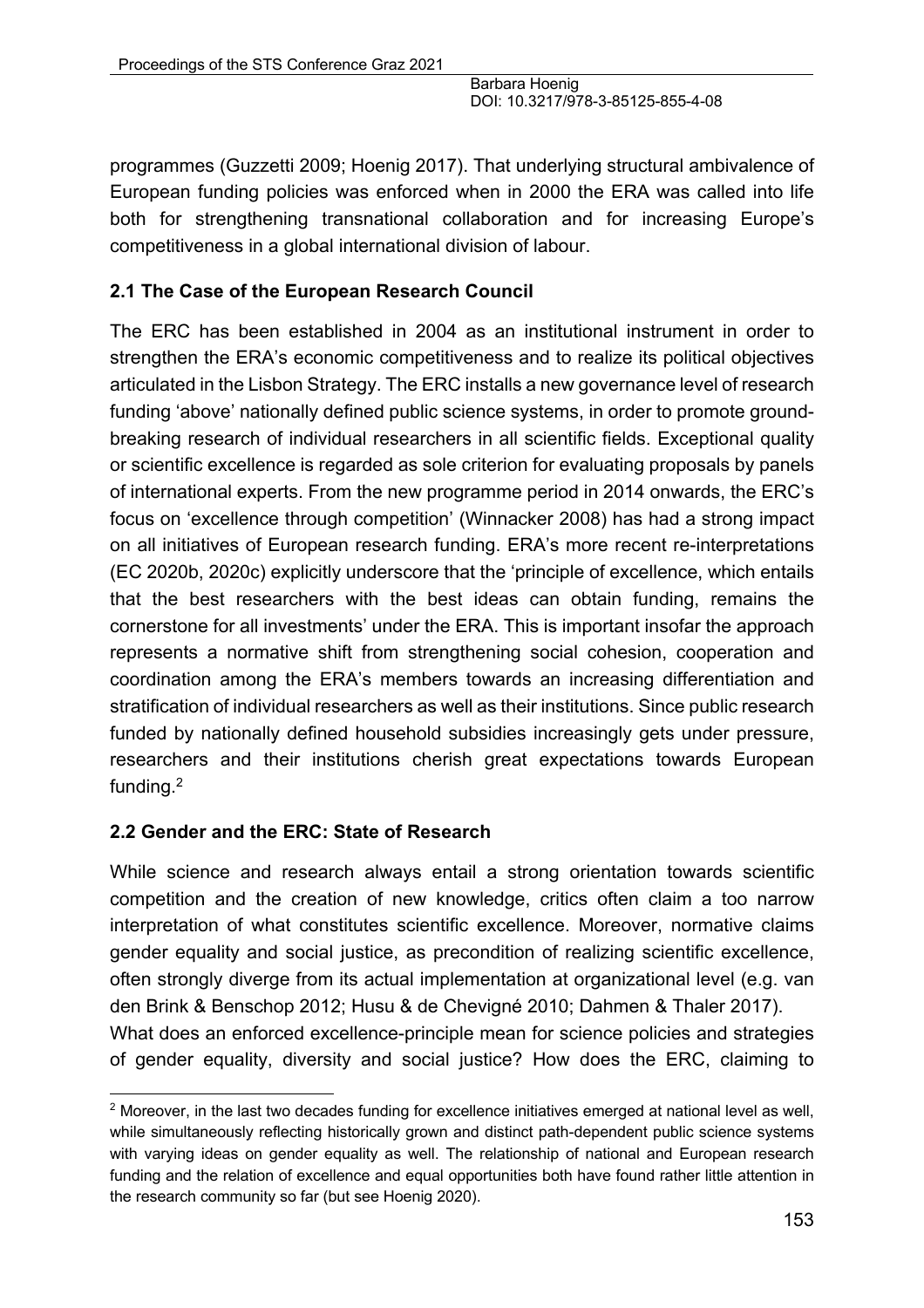represent European excellence, define the cultural goal, norm and values of scientific excellence vis-à-vis the goals of gender equality and equal opportunities? How does the ERC publicly justify its funding system with regard to these norms? Is there any empirical evidence for the success of its gender policies? How can its potential impact upon public science system be explained in analytic and methodological terms?

Equal opportunity policies usually make a distinction between three levels of analysis as represented in the ERA's research programmes: a) the structural participation of gendered groups in the vertical hierarchy and horizontal segregation of scientific disciplines; b) scientific careers and models for promoting women in research performing organizations, and c) cognitive content of gender studies and its institutional integration in research funding initiatives. More recently, with regard to the ERA, the new gender equality strategy of the European Union (EC 2020a) has emphasized d) the intersection of gender equality with social justice and the need for analysing the interdependence of various forms of social inequalities and discrimination.

Though funding for excellence initiatives is very well researched, and this is true for the ERC in particular, the relationship of gender equality objectives to excellence goals is less frequently analysed.<sup>3</sup> With reference to research on the ERC's gender dimensions, *the structural representation* of genders in the ERC affects its gender distribution among applicants, grantees, panellists, decision-making boards and internal structures (Bautista-Puig et al. 2019; Hoenig 2016). Following the EU's early goal on strengthening structural representation of women in decision-making bodies, the ERC predominantly focused on the first dimension of gender quality (EC 2004; 2009; 2012; 2017; 2017, 2020; ERC 2010, 2014a, 2014b, 2018, 2021). Since the ERC defines competitive funding exclusively through the excellence criterion, and also because of its knowledge claim towards scientific autonomy, it simultaneously distances itself from institutional strategies and measures of quota or positive action towards women (see Vernos 2013, ERC Scientific Council, undated).

Studies on *scientific careers* of researchers measure institutional procedures for receiving tenure or being promoted towards professorship and grant effects upon scientific careers (Pina et al. 2019; Vinkenburg et al. 2020). Very few studies so far

<sup>&</sup>lt;sup>3</sup> Experts on the ERC and those on gender often do not take notice of each other's research. Moreover, the majority of evaluative studies on the ERC are commissioned by the institution to be evaluated, which structurally does not support discourses on 'controversial' questions or 'inconvenient' results (e.g. Wenneras & Wold 1997). Methodologically, this affects conditions of investigating the ERC for *all*  researchers, because the ERC restricts access to data for independent researchers not involved in evaluation projects, e.g. to interviews with panellists, applicants' data, contents of panellists' discussions or remote reviews. Both the cultural legitimacy of public research funding and the trust in its funding institution would be strengthened by more opportunities for independent information and research available.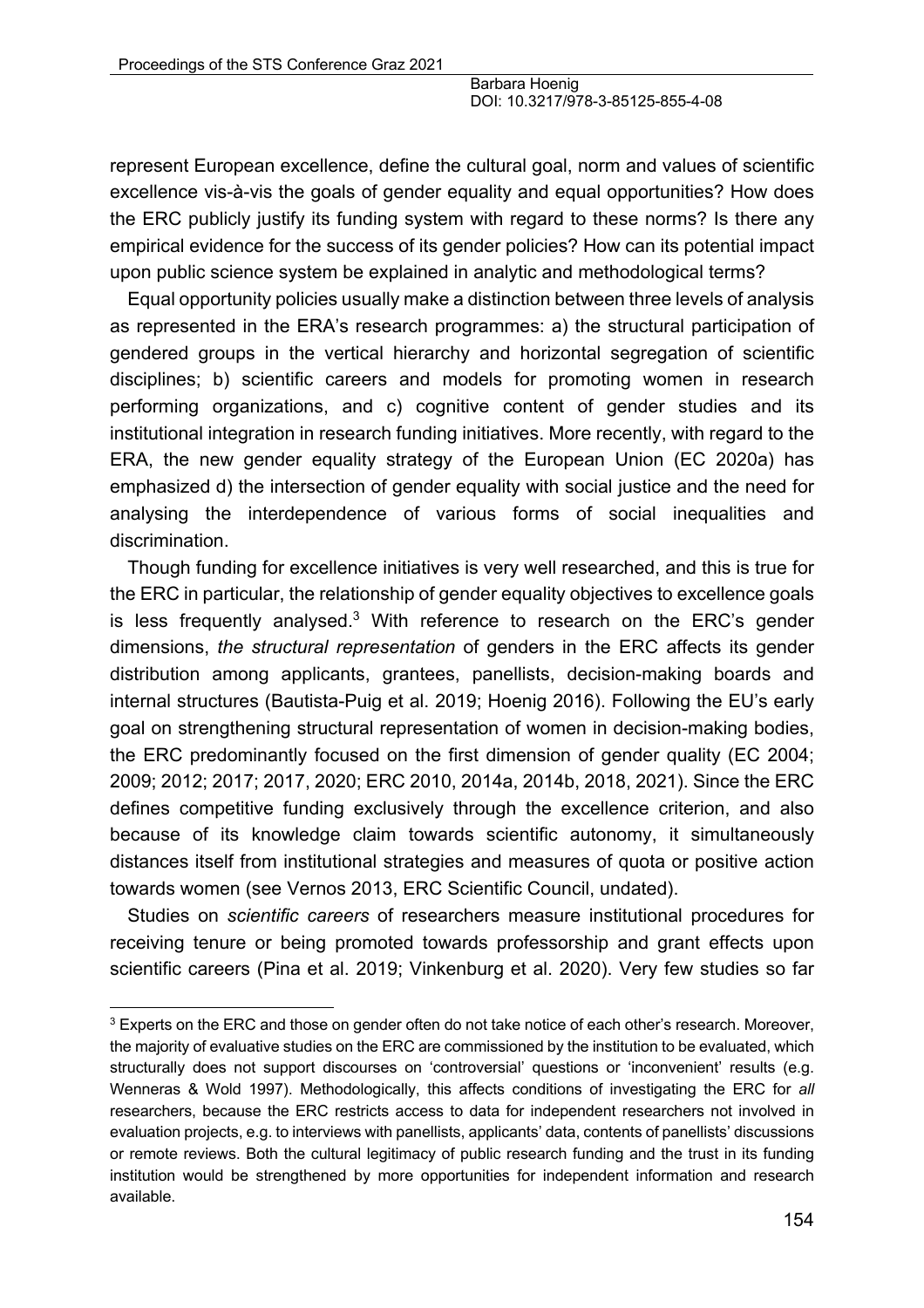focus on the *cognitive content*, such as the integration of problem choice with reference to gender studies in its panel descriptors, the (missing) gender expertise of panellists and the content of funded projects (Hoenig 2021). Research on *social justice* as part of the ERC's gender equality plan does not exist so far; the more recent focus on intersectionality in the EU's Gender Strategy (EC 2020a) might initiate structural change in that regard as well.

## **3 Conceptual Framework: A General Model for Analysing Structural**

## **Change**

How can a multilevel system such as the ERA be analysed with regard to the role of gender equality? In which way can gender equality plans serve as normative guidelines for initiating structural change? What about the impact of the ERC on equal opportunity as goal of national research funding, and how can we explain it in conceptual terms?

This small study of gender equality in excellence initiatives is oriented towards a structural tradition of the sociology of knowledge (Merton 1968, 1973), applying Robert K. Merton's explanatory model of social action to the case of research funding (Hoenig 2014, 2017, 2018).4 Merton makes a distinction between the *cultural structure* of culturally legitimized norms, values, and goals of a given society, for instance material success, and the *social structure* of institutionalized means available to social actors to realize these cultural goals. The notion of *opportunity structures* reflects social actors' *different rates of social choice* for realizing their goals by taking social action in a given *social situation* which is often institutionally pre-structured by available sets of particular social roles and social statuses. The very social action taken has *social consequences*, intended as well as unintended ones, at individual and collective level. Consequences or effects of social action also *feed back* to reproduce, maintain or transform the initial cultural and social structure while the possibility of 'no effects' is available as well (for a detailed account, Crothers 2021). *Social mechanisms*, a term coined by Merton, are fruitful for explaining how different levels of macro-, meso- and micro-social action are dependent upon each other; the concept refers both to the social phenomenon and building blocks of the explanatory model (Mayntz 2004; Hedström and Swedberg 1998).

<sup>4</sup> Merton's general social theory has not fully been worked out by himself, but is a rather latent or implicit conceptual framework present in much of his writing at large (Stinchcombe 1975; Crothers 2021) and had an enormous influence on theoretical debates often initiated by some of his students.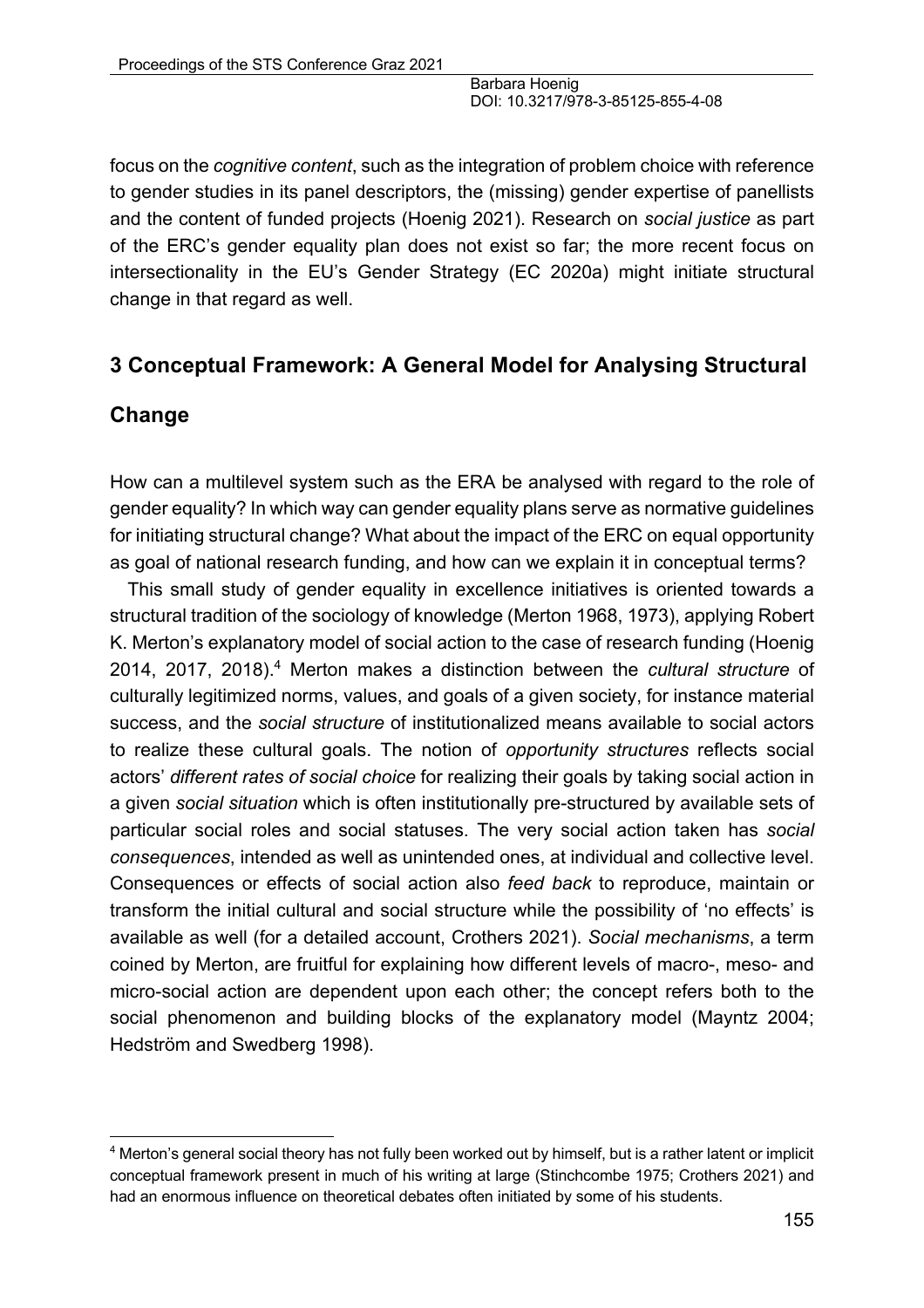

**MICROLEVEL** 

**MACROLEVEL** 



The general explanatory model can be fruitfully applied not only for analysing structural change in a given society at large, but also in the area of European research funding and its interplay with a given social structure of public science systems (Hoenig 2014, 2017). With regard to research funding, different levels are involved: the *European* level of funding programmes; the *national* level of public science systems; the *organisational* level of research performing and funding institutions and the underlying opportunity structure for social action it provides for its agents; and the level of *social interaction* and *social choice* in particular situations, for specific social groups and actors, such as ERC panellists in situations of assessing proposals.

Analytic strengths of that conceptual framework consist in explaining the reproduction of scientific elites based on mechanisms of structural closure and symbolic reputation as self-reinforcing dynamics of the science system at large. In addition, the structural tradition of the sociology of science is able to show how and to what extent these dynamics of social inequality contradict the meritocratic ethos of science. Empirically, it scrutinizes scientific careers of Nobel laureates (Zuckerman 1977), peer review in research funding (Cole 1992), and gender specific inequalities as resulting from cumulative discrimination in low status positions (Epstein 1991; Zuckerman et al. 1991). Although these analyses predominantly refer to the United States, they are also appropriate for stimulating cross-nationally comparative research across Europe (Hoenig 2017).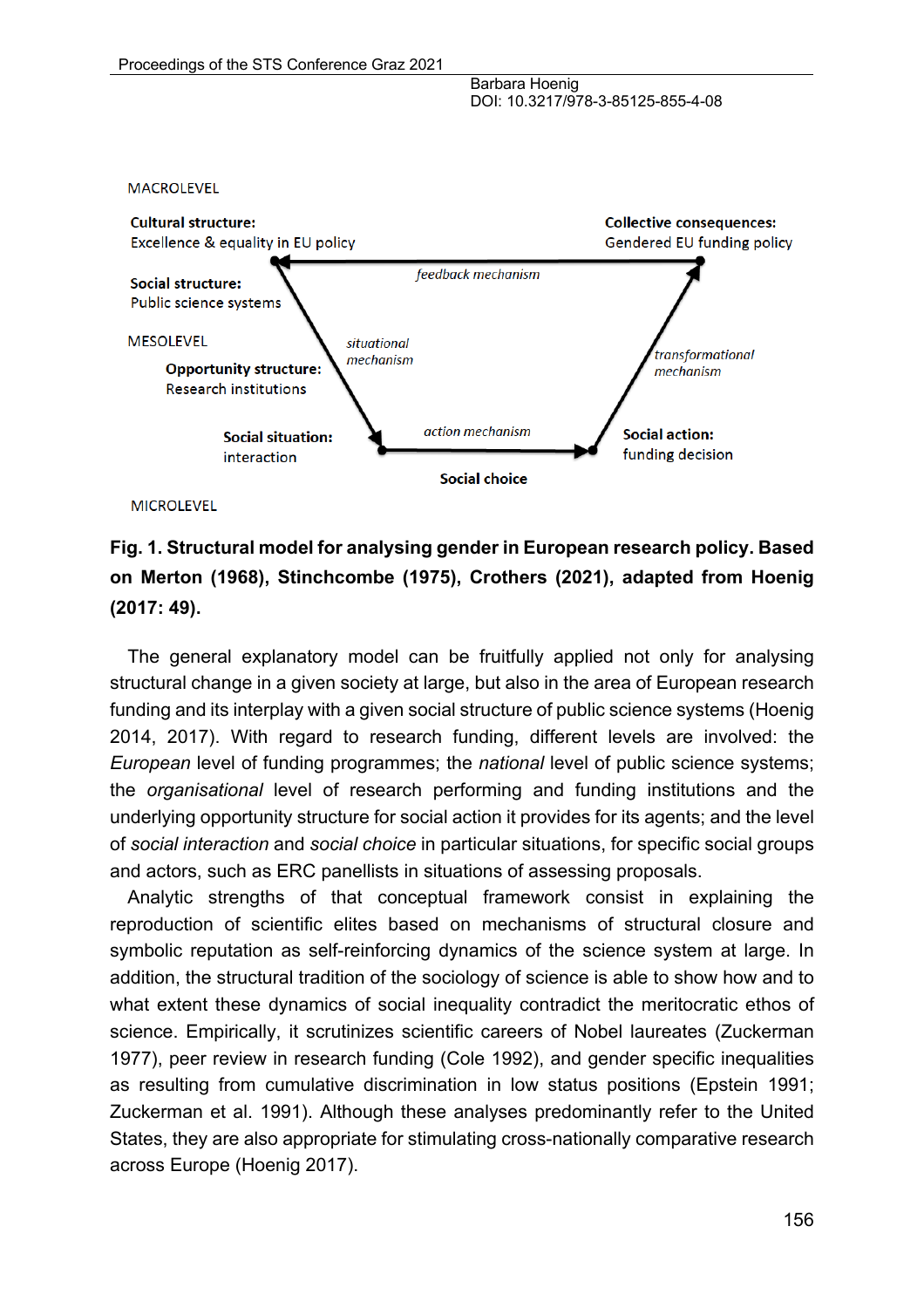The framework can also be extended towards a structural interpretation of supranational norms of gender equality in order to empirically analyse its consequences for European and nation-state funding structures. Here I focus on gender equality plans as part of the cultural structure proposed by the ERA's funding programmes in order to analyse the function they can play for promoting structural change towards realizing gender equality. In this framework, the *cultural structure* refers to the culturally proposed norms for achieving gender equality by equality plans particular for a research funding programme (or, in the absence of an explicitly stated strategy, the prevalence of implicitly gendered cultural norms concerning gendered divisions of labour). The *social structure* refers to how gender equality plans are implemented in the structure of public science systems, concerning gendered structural representations in the distribution of scientific fields and the vertical academic hierarchy. The *opportunity structure of scientific institutions* with regard to gender evokes the differential range of social choice for women at the labour market, e.g. between more teaching or more research centred academic institutions, more or less realized equal payment in academic positions, or universities' institutional strategies towards equal opportunities. *Social action* mechanisms in funding decisions refer to how and to what extent potential gender bias or equality policies are taken into account at level of interaction in social groups such as evaluation panels. Their choices do have particular *consequences* at collective level, resulting in more or less gendered distributions of researchers' funds, positions, careers, and problem choice. Effects also *feed back* at institutional level, producing more or less pronounced structural change in a research system, such as the ERA, towards gender equality and social justice.

The proposed structural model thus provides a useful methodology for scrutinizing how cultural goals of equality are really set into practice, assessing the extent of discrepancies or variance between culturally proposed goals and their actional realizations in the social structure and also the extent of structural change in a given public science system at large. The multilevel structural model can also be usefully applied in analysing the supranational influence of the ERC's interpretation of gender equality and social justice upon the national level of funding initiatives.<sup>5</sup>

<sup>&</sup>lt;sup>5</sup> See Hoenig 2020 for a comparative documentary analyses of the ERC's gender equality plans with three excellence initiatives at national level, implemented by the Swedish *Vetenskapsradet*, the Dutch *Nederlands Organisatie voor Wetenschappelijk Onderzoek* (*NWO)* and the Spanish *Consejo Superior de Investigaciones Científicas* (*CSIC*) as Research Councils.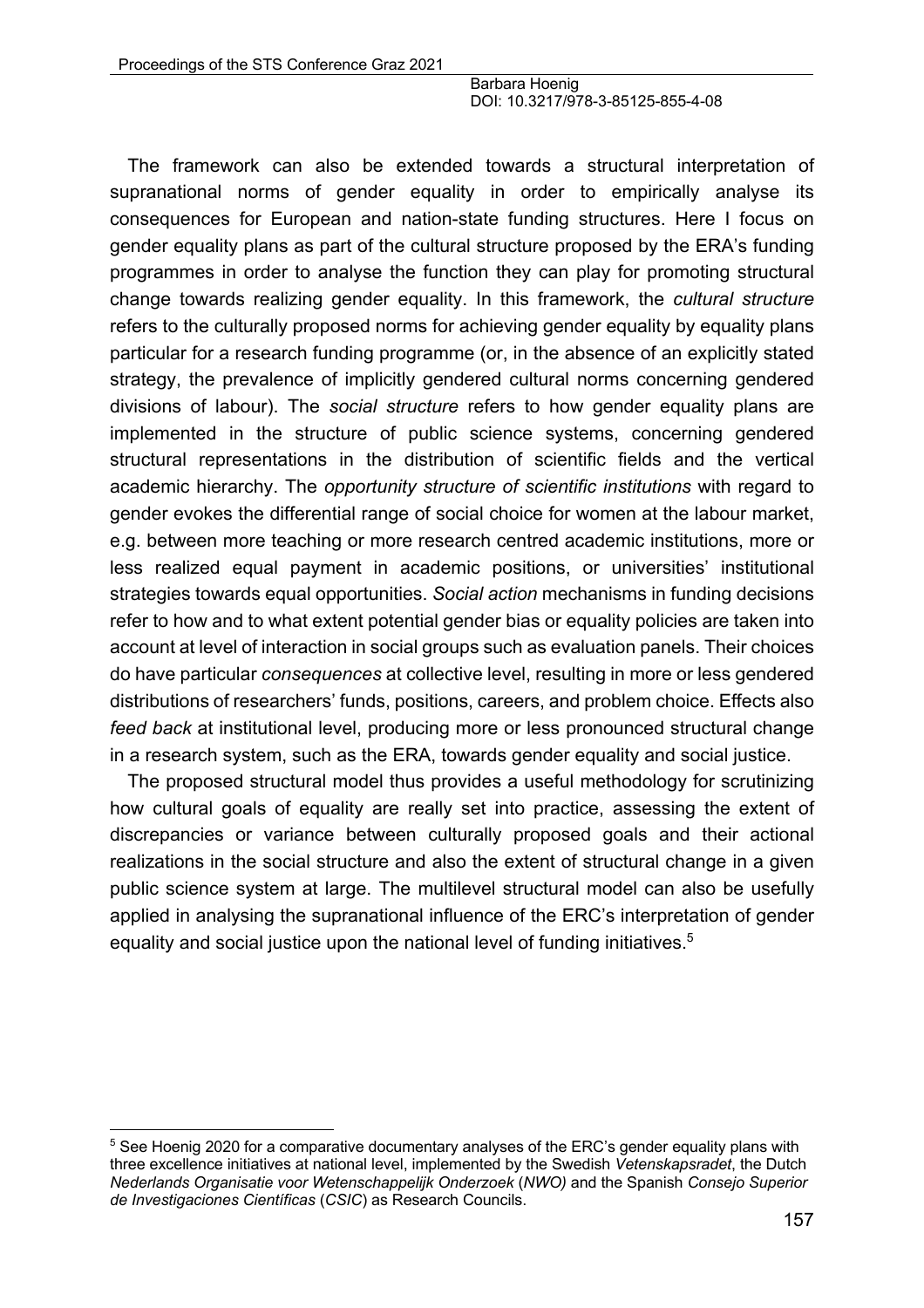# **4 Assessing Structural Change: Research Design6**

In this study, a *documentary analysis* of the ERC's gender equality plans from 2007 to 2017 is applied in order to scrutinize its cultural goals with regard to the relation of scientific excellence and gender equality it imagines and defines. The documentary analysis is complemented and contrasted with empirical evidence based on a *secondary statistical analysis* of data, provided by the ERC itself and also based on own data, in order to assess whether the ERC was successful in meeting its own normative goals or not. Findings obtained can serve as a proxy indicator of assessing, evaluating and explaining structural change (or non-change) in the ERC with regard to proposed gender equality and social justice.

The documentary analysis of gender equality policies has been contrasted by examining both ERC's gender statistics on funded projects and a sample of curriculum vitae data (Hoenig 2017) of both ERC grantees and panellists, in order to study which factors do influence top researchers' scientific careers. CV data for 601 researchers were generated via the publicly accessible internet and analysed against approximately 100 indicators; results were complemented with background knowledge from qualitative interviews (n=24) with ERC Starting and Advanced grantees (Hoenig 2016, 2017, forthcoming). The CV sample (n=601) included top researchers from two age groups, six disciplines and twelve countries.

 $6$  The research presented here builds on findings from a small long-term project that has compared ERC's funding effects for a sample of twelve countries and six disciplines, combining qualitative and quantitative methods (Hoenig 2017).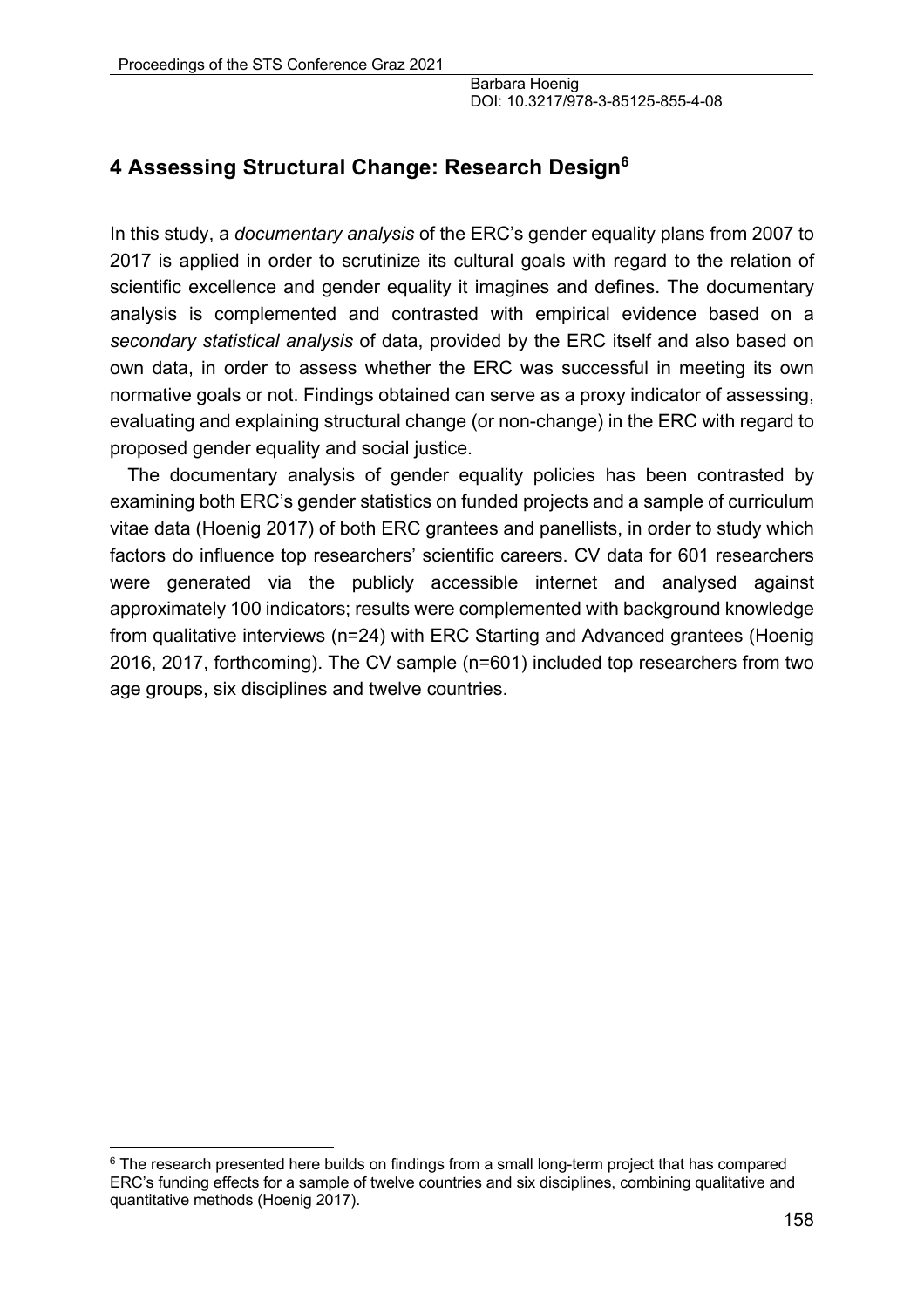| Table 1. Quantitative sample of ERC researchers' curriculum vitae in three roles |  |
|----------------------------------------------------------------------------------|--|
| $(n=601)$                                                                        |  |

| <b>ERC</b> sample characteristics |                            | Share<br>in overall<br>sample, in % | Share of females,<br>in $%$ |
|-----------------------------------|----------------------------|-------------------------------------|-----------------------------|
|                                   |                            |                                     |                             |
| <b>ERC</b> roles                  | grantees                   | 51.2                                | 17                          |
|                                   | panellists                 | 34.6                                | 28                          |
|                                   | dual role incumbents       | 14.1                                | 22                          |
| Grant types                       | Starting                   | 52.0                                | $30* / 10**$                |
| and                               | Advanced                   | 47.0                                | $20* / 10**$                |
| domains                           |                            |                                     |                             |
| Institutional                     | public university          | 80.0                                | 23                          |
| affiliations                      | non-university<br>research | 18.0                                | 17                          |
|                                   | organization               |                                     |                             |
|                                   | academies of science       | 2.0                                 | 25                          |
| Sample                            | physics                    | 16.8                                | 14                          |
| disciplines                       | chemistry                  | 16.8                                | 19                          |
|                                   | biotechnology              | 16.1                                | 17                          |
|                                   | economics                  | 17.1                                | 14                          |
|                                   | sociology                  | 16.5                                | 37                          |
|                                   | history                    | 16.6                                | 33                          |

Note: \*female shares for the domain of the social sciences and humanities (economics, sociology, history), \*female shares for the domains of the physical and engineering sciences (physics, chemistry) and the life sciences (biotechnology)

Data given in Table 1 describe the sample of the curriculum vitae analyses in more detail, with respect to ERC roles, institutional affiliations, disciplinary background and grant type of the researchers. For all data, the share of females is given as well.

Sampling six scientific disciplines respective ERC panels was led by the criterion of their relative weight in the ERC overall funding of grants, resulting in sampling physics and chemistry in the domain of physical and engineering sciences and economics and history in the social sciences and humanities. Strategically, the more heterogeneous disciplines of biotechnology and sociology were of interest.

## **5. Results and Discussion**

#### **5.1 Comparing the ERC's Cultural and Social Structure**

As part of the ERC gender equality policy, a Gender issues Working Group has been called into life in 2008 and installed as a permanent structure in order to monitor gender equality through the entire ERC funding processes; since then, it has formulated three strategy papers or gender equality plans (ERC 2010; 2014a; 2021). The Working Group is also responsible for a transparent implementation of gender equality in its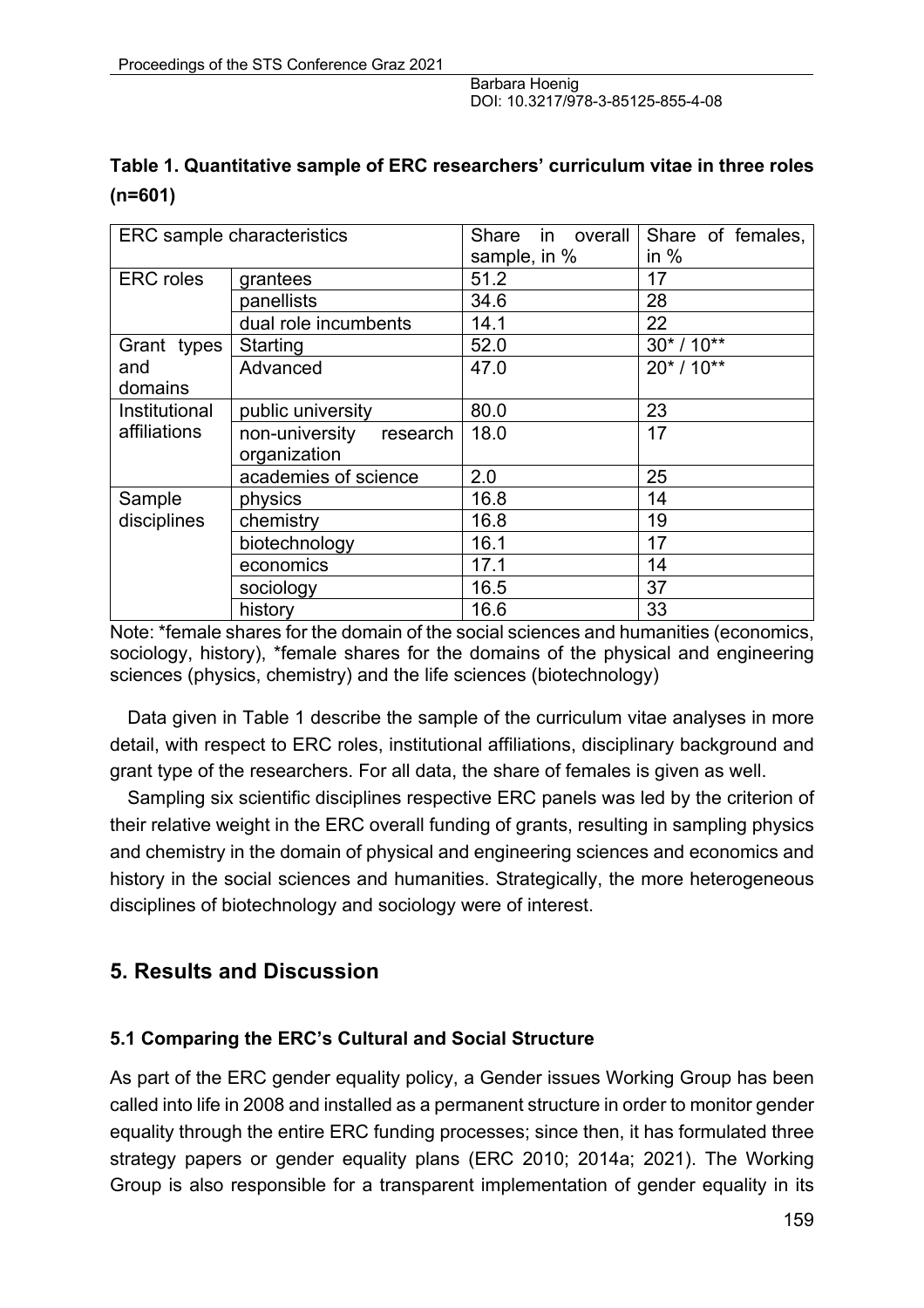institutional procedures. Assuming that women and men both are capable of developing frontier research (ERC 2010), the strategy aims at combatting structural disparities in functionally irrelevant status properties, to the advantage of innovative research. Equal opportunity goals are legally implemented as part of the Seventh Framework Programme by promoting awareness-raising measure, 'with a focus on excellence' (ERC 2010). Differences in peer review procedures and outcomes shall be identified and a balanced gender distribution among applicants, panellists and decision-making bodies shall be realized, with a participation of at least 40 percent of the underrepresented gender (ERC 2010). The second gender equality plan (ERC 2014a) specifies, however, that gender proportions of the underrepresented gender should correspond to the share among advanced or established senior researchers.

The ERC's most recent gender equality plan, adopted in June 2021 (ERC 2021), follows the gender-relevant operational objectives defined in Horizon Europe so that the ERC can "support excellence frontier researchers across Europe, irrespective of nationality, gender or age" (ERC 2021: 2). As its preceding gender equality plans it mainly focuses on awareness raising measures for identifying and removing any potential gender bias in the evaluation procedure and continues monitoring potential gender differences in submittal and approval rates and researchers' careers. It also aims at reaching a gender balance among ERC panel chairs, panellists and external reviewers.

The relationship between equal opportunities and excellence formulated in the gender equality strategy remains a 'structurally ambivalent' (Merton) one. Equal opportunities can be interpreted as constitute for a successful implementation of excellence criterion, but can also be seen as a competitive goal which should be relativized in the light of the goal of scientific excellence (cf. Hoenig 2016). At the end of the first programme period the ERC admitted the persisting gender differences in the application and evaluation process, insofar the approval rate among women reached at best 85 per cent of their male colleagues (ERC 2014b). Following policy documents define goals of equal opportunity and excellence as partly contradictory: 'No positive discrimination, no affirmative action, no quotas – ERC awardees are selected based on EXCELLENCE only' (ERC Scientific Council, undated, p. 3). Diversity and inclusion are interpreted by the ERC primarily as related to regional disparities, only 1.5 percent of ERC grants go to researchers from east European research institutions (HLEG 2015; Hoenig 2017).

Low application rates of female researchers the ERC considers as more problematic than unequal approval rates. More recently it extended its eligibility criteria by including credit periods for family leave. Since 2016 awareness-raising measures are implemented among ERC panellists and personnel of the ERC's Executive Agency. ERC data show improved participation of female applicants, while their approval rates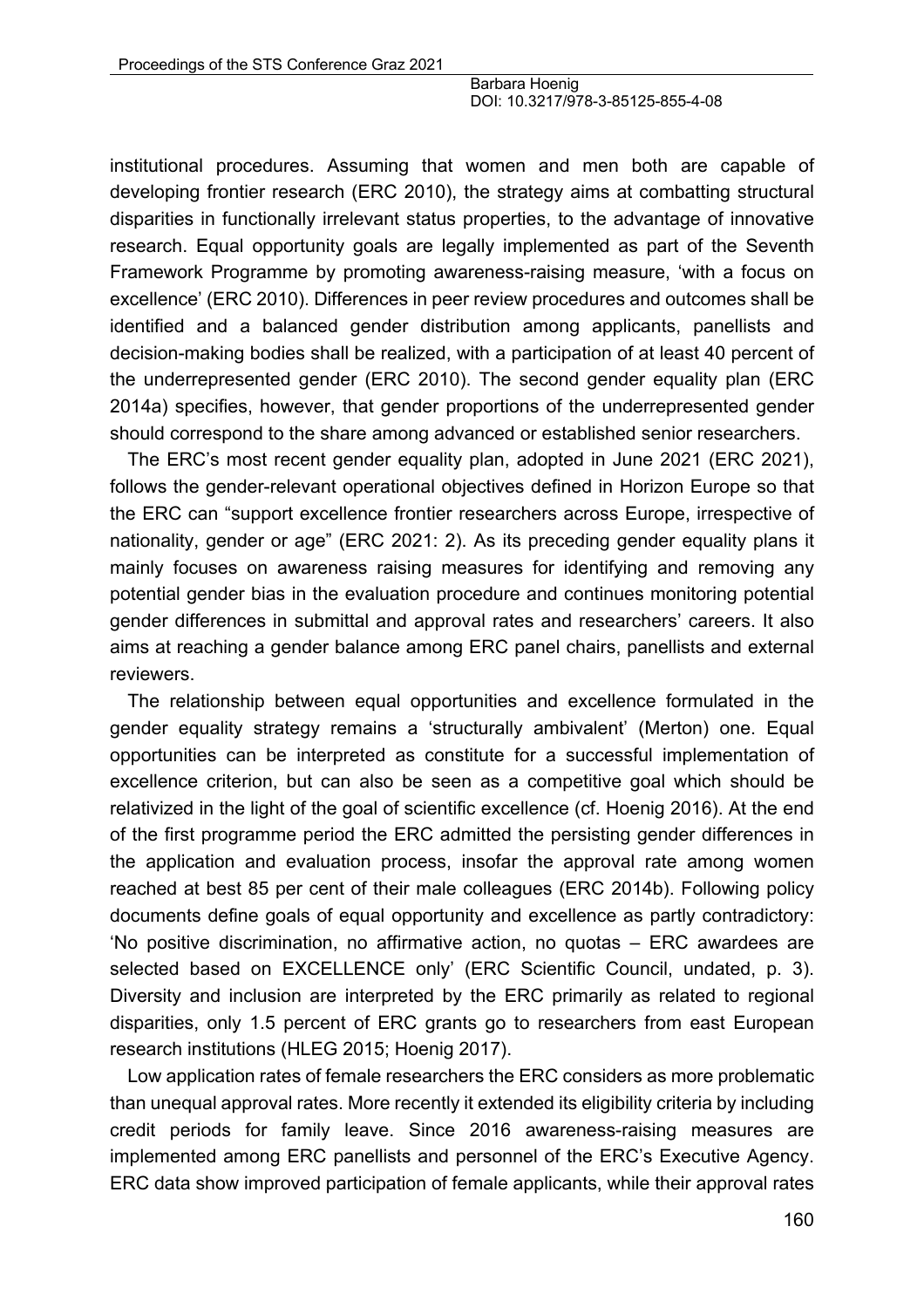remain lower than among male colleagues. For the future the ERC intends to increase female application rates and also more diversity among panellists (ERC Scientific Council, undated). Regarding gender knowledge in content, apart from singular projects, there is no panel structure comparable to the existing structure of subpanels; thus, there is no reason to assume that the ERC deploys any systematic interest in interdisciplinary gender studies.

While the ERC does not formulate the goal of social justice, as part of its gender equality strategy, the Commission's recent gender equality strategy (EC 2020a) explicitly demands European actors to include intersectionality in its programming. It also builds on legal frameworks mostly set in place in the late 1990s, such as antidiscrimination strategies, which, however, are not specified for science, research and its funding.

|  |  |  |  | Table 2. Female shares and approval rates among ERC researchers, by grant |  |
|--|--|--|--|---------------------------------------------------------------------------|--|
|  |  |  |  | type and programme period, in percent. Source: ERC Statistics 2007-2017.  |  |

| <b>ERC</b> roles | By grant type / by scientific  | Female share by        |           |  |
|------------------|--------------------------------|------------------------|-----------|--|
|                  | domains                        | programme period, in % |           |  |
|                  |                                | 2007-2013              | 2014-2017 |  |
| Applications     | Starting                       | 31                     | 35        |  |
|                  | Advanced                       | 15                     | 16        |  |
| Approval rates   | Starting                       | $80*$                  | 92        |  |
|                  | Advanced                       | 85                     | 100       |  |
| Approval rates   | Life sciences                  | 66                     | 86        |  |
|                  | Social sciences and humanities | 80                     | 100       |  |
|                  | Physical and engineering       | 82                     | 100       |  |
|                  | sciences                       |                        |           |  |

\*Note: Data designate approval rates of female researchers' applications as a share of approved male researchers' applications.

In order to assess to what extent gender equality policies were successfully implemented, existing ERC statistics and own data were analysed (see Table 2). According to the ERC (2018), between 2007 and 2017 the female share among panellists was a third among Starting and a quarter among Advanced grantees. Among applicants, since 2014, the female share improved to 35 respectively 16 percent, depending on the grant type. The strong domain-specific gender approval gap in the life sciences considerably decreased since 2014. Meanwhile female and male applicants from both the domains of the social sciences and humanities and the physical and engineering sciences enjoy the same chance of having their proposals approved by the ERC (Hoenig 2016, 2020).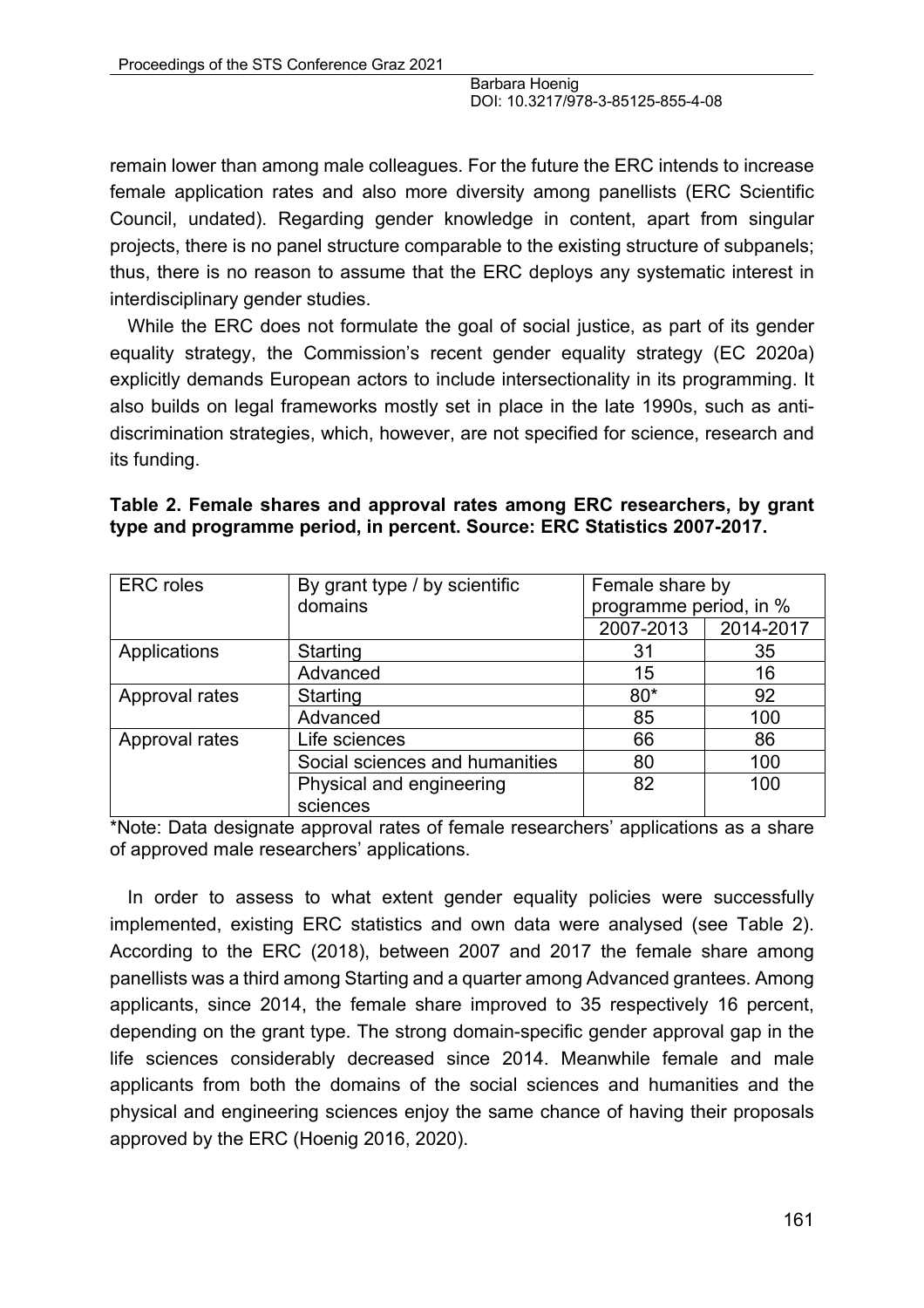#### **5.2 ERC Grantees' Careers and the Cognitive Integration of Gender Research**

Curriculum vitae analyses can show gender disparities in scientific career's vertical mobility moves in universities and non-university research organizations<sup>7</sup>. Based on self-reported CV data of grantees, five distinct employment positions were defined and analysed for potential gender disparities in the median of employments, counted in years, when researchers were appointed in a particular scientific career position.

**Table 3. Median of employments in years, by gender and position in ERC grantees' scientific careers.**

| Gender | <b>Employments</b> |        |       |        |       |
|--------|--------------------|--------|-------|--------|-------|
|        | first              | second | third | fourth | fifth |
| Male   | 2.6                | 3.5    | 4.5   | 5.4    | 6.0   |
| Female | 2.2                | 3.0    | 3.7   | 4.6    | 5.1   |
| Total  | 2.5                | 3.4    | 4.4   | 5.2    | 5.8   |
|        | 472                | 440    | 423   | 332    | 243   |

1= PhD student; 2= postdoc; 3= assistant professor; 4= associate professor; 5= substitute professor; 6= full professorship; 7= group leader; 8= director. Own calculations (Hoenig, forthcoming).

Table 3 shows that male ERC grantees more frequently self-reportedly started their career already as a post-doc, while female grantees both started being employed in a lower position and needed at least one employment more at postdoctoral level for reaching the same career stage as their male colleagues. That is, they climbed the academic ladder much slower than their male colleagues, both at the university and when affiliated to non-university research performing organizations. Since *early* promotion as well as non-promotion of researchers has significant effects for academic careers (Zuckerman 1977) this empirical evidence is particularly of interest. Female ERC grantees less frequently reach the position of full professorship or a leading role in non-university research organizations, such as a group leadership or directorship.

Regarding the cognitive representation of gender studies' themes in the ERC's panel structure, the most recent panel descriptors (status 2020) do not include any particular panel for assessing gender research. However, within the social sciences and humanities' panel SH2, addressing sociology, anthropology, social psychology, educational and communication sciences, issues of gender are mentioned. In the SH6 panel dedicated to the historical sciences, the notion of 'gender history' is found while no gender panel descriptor is mentioned in the domains of the life sciences or the physical and engineering sciences. It can be assumed, that across all panel groups less than one percent of all panellists have stated any expertise in gender studies for evaluating projects in interdisciplinary gender studies (see also Hoenig 2021). Thus,

 $7$  For a detailed account of the method, Hoenig 2017.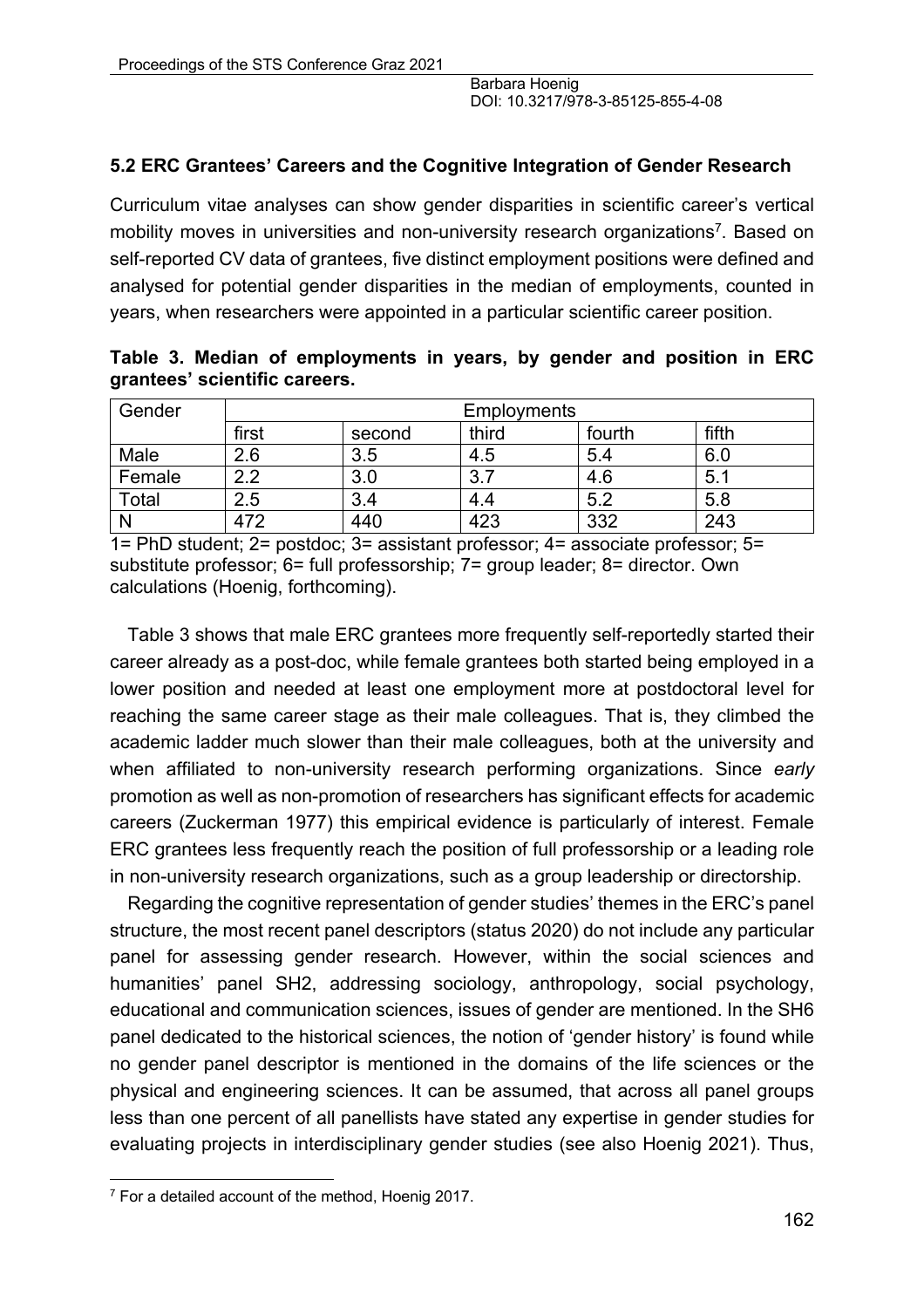although the ERC frequently underscores its interest in interdisciplinary research projects, this is not particularly visible with regard to making room for the innovative potential of gender research in its panel structure yet.

## **6 Provisional Conclusions: Assessing Structural Change in**

#### **Gendering the European Research Area**

This small study has scrutinized how and to what extent the ERC realizes its own excellence goals in terms of gender quality and social justice. Apart from detailed empirical findings on the research questions mentioned, the paper proposed a general conceptual approach, based on the Mertonian sociology of science, for assessing structural change in the ERA's gender equality policy, and complemented it with an appropriate methodology, combining qualitative and quantitative methods of social research. Empirical results from a documentary analysis of the ERC's normative gender equality plan were compared with actual empirical evidence, based on statistical data from various sources, of its realization.

Findings show that despite recent improvements in ERC's practices, structural ambivalence of scientific excellence and gender equality objectives prevail, due to the deeply gendered construction of scientific excellence in research performing and funding institutions as well. That the ERC regards interdisciplinarity as conducive to cognitive innovation could have a much clearer impact on the structural integration of gender studies in its panel structure. Latently, the ERC perpetuates an interpretation of gender equality and excellence as *competing* values of funding policies, instead of regarding equal opportunities as *constitutive* for scientific quality and thus as an integral part of scientific excellence. Female top researchers such as ERC grantees also experience a slower vertical mobility than their male colleagues in their academic careers. Findings show the importance of *early and ongoing* support for female researchers at organizational, discipline-specific and nation-state levels, in order to retain this scientific talent in Europe.

#### **References**

Bautista Puig, Núria, García-Zorita, Carlos, Mauleón, Elba (2019): European Research Council: excellence and leadership from a gender perspective. Research Evaluation 28(4): 370–382.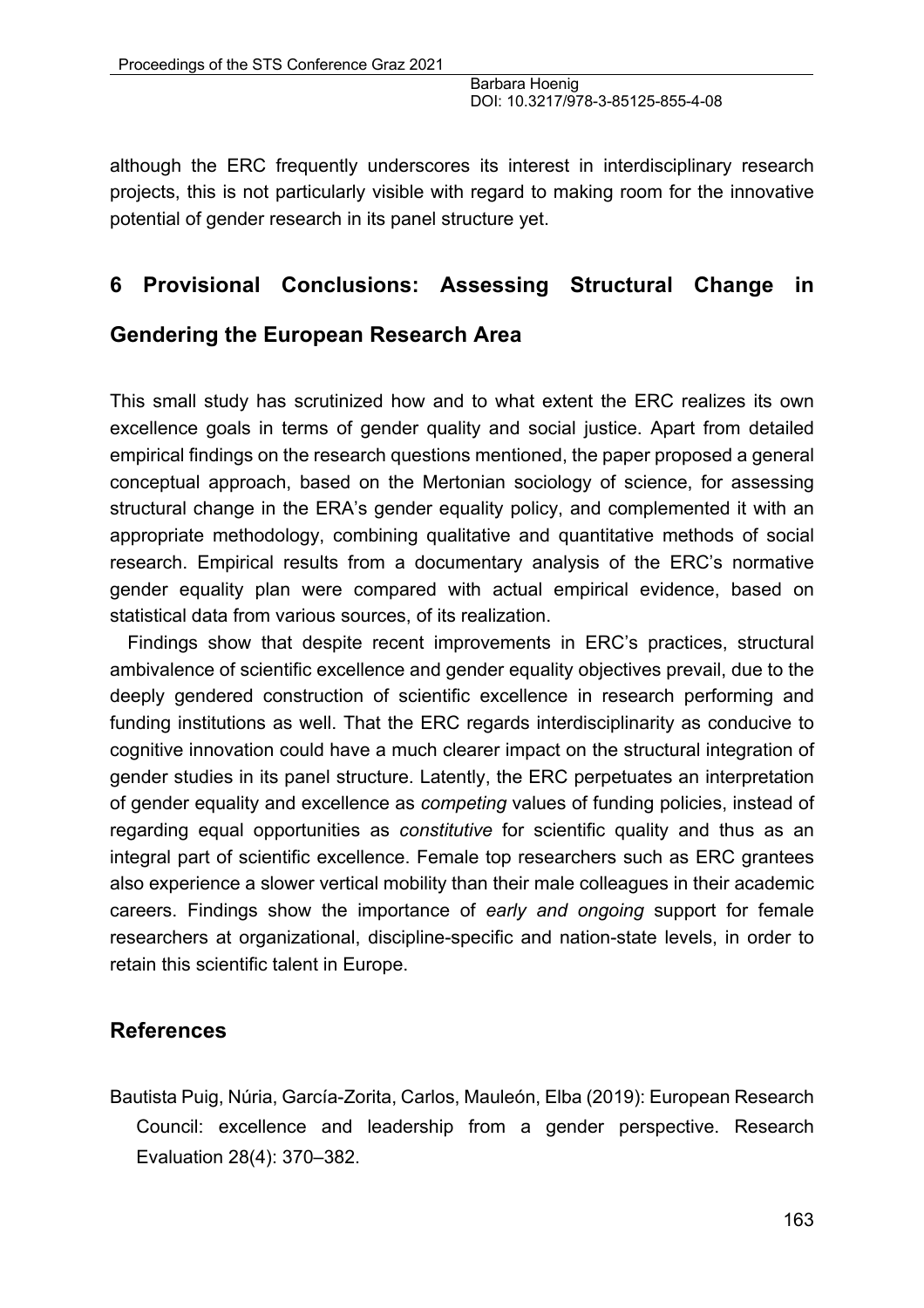- Chubin, Daryl E, Hackett, Edward J (1990): Peerless science: peer review and U.S. Science Policy in the United States. SUNY Press.
- Cole, Stephen (1992): Making science: between nature and society. London: Harvard University Press.
- Crothers, Charles (2021): Reintroducing Robert K. Merton. London: Routledge.
- Dahmen, Jennifer, Thaler, Anita (eds) (2017): Soziale Geschlechtergerechtigkeit in Wissenschaft und Forschung. Opladen et al.: Budrich.
- Epstein, Cynthia Fuchs (1991): Constraints on excellence: structural and cultural barriers to the recognition and demonstration of achievement. In Harriet A Zuckerman, Jonathan R Cole, John Bruer (eds) The outer circle: women in the scientific community (pp. 239–258). New York: Norton & Company.
- European Commission (EC) (2004): Gender and excellence in the making. Brussels: European Commission Directorate General Research.
- EC (2009): The gender challenge in research funding: assessing the European national scenes. Luxembourg: Office for official publications of the European Commission.
- EC (2012): Structural change in research institutions: enhancing excellence, gender equality and efficiency in research and innovation. Luxembourg: Publication Office of the European Union.
- EC (2017*):* Interim evaluation: gender equality as a crosscutting issue in Horizon 2020. European Commission. Directorate-General for Research and Innovation. Directorate B – Open Science and Open Innovation. Brussels: / Luxembourg: Publications Office of the European Union.
- EC (2019): She figures 2018. Luxembourg: Publications Office of the European Union.
- EC (2020a): Communication from the Commission to the European Parliament, the Council, the European Economic and Social Committee and the Committee of the Regions. A Union of Equality: Gender Equality Strategy 2020–2025. Brussels, 5.3.2020 COM(2020) 152 final.
- EC (2020b): Communication from the Commission to the European Parliament, the Council, the European Economic and Social Committee and the Committee of the Regions. A New ERA for Research and Innovation SWD(2020)214 final. Brussels 30.9.2020 COM(2020)628final.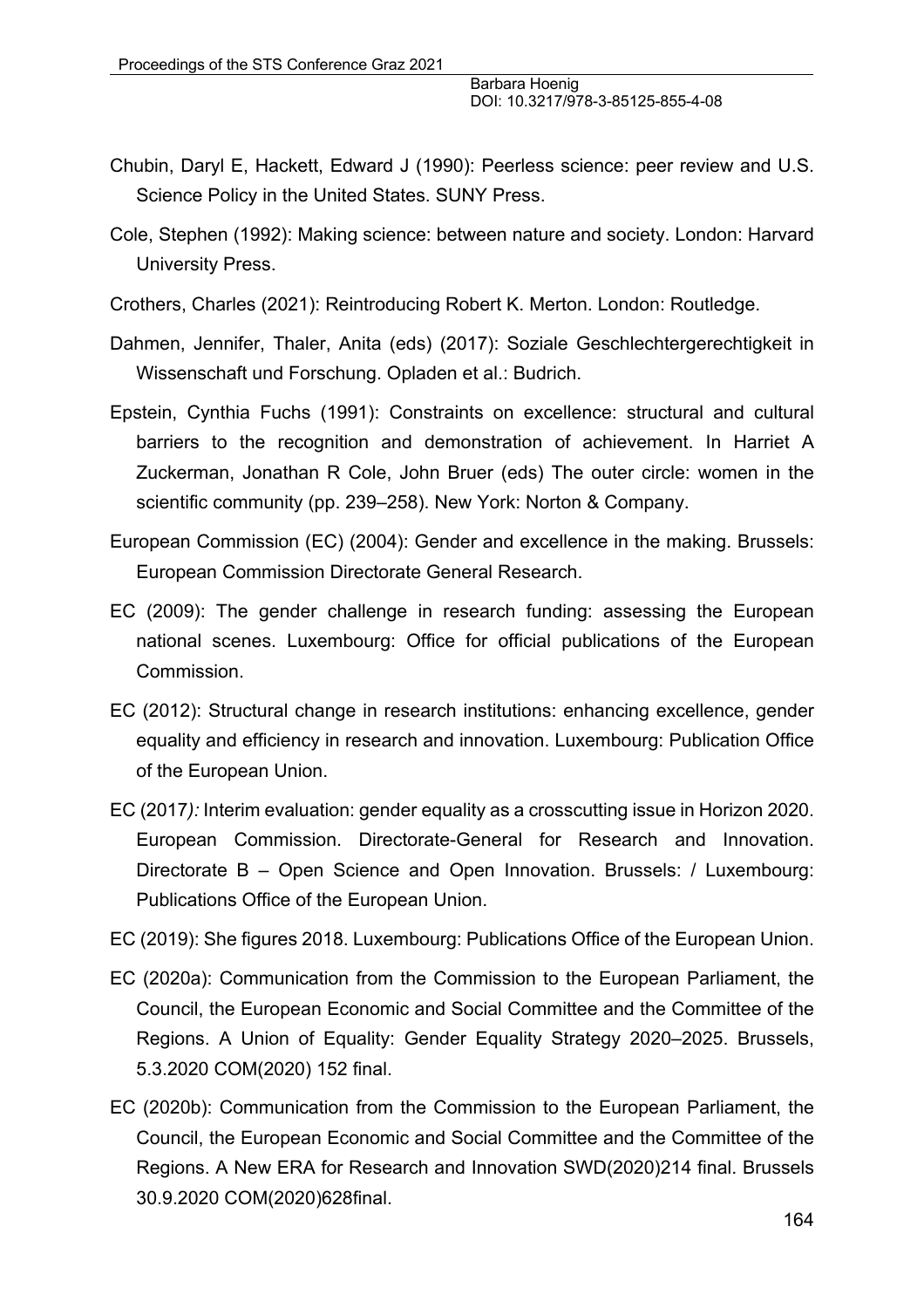- EC (2020c): Commission Staff Working Document. Accompanying the document Communication from the Commission to the European Parliament, the Council, the European Economic and Social Committee and the Committee of the Regions A new ERA for Research and Innovation COM(2020) 628final. Brussels, 30.9.2020. SWD(2020) 214 final.
- European Research Council (ERC) Scientific Council (2010): Gender equality plan 2007-2013. Brussels: ERC.
- ERC Scientific Council (2014a): Gender equality plan 2014-2020. Brussels: ERC.

ERC (2014b): ERC Gender statistics. Brussels: ERC.

- ERC (2018): ERC Gender statistics. Brussels: ERC.
- ERC Scientific Council (2021): Gender equality plan 2021-2027. Brussels: ERC.
- ERC Scientific Council, Romanowics, Barbara (undated). Equality of opportunity in European research competitions. Brussels: ERC.
- Guzzetti, Luca (2009): The 'European Research Area' idea in the history of community policy-making. In: Henri Delanghe, Ugur Muldur, Luc Soete (eds) European science and technology policy: Towards integration or fragmentation? (pp. 64-77) Cheltenham: Edward Elgar.
- Hedström, Peter, Swedberg, Richard (eds) (1998): Social mechanisms: an analytical approach to social theory. Cambridge: Cambridge University Press.
- Hoenig, Barbara (2014): The making of excellence in the European research Area: how research funding organisations work. In Christian Fleck, Andreas Hess (eds) Knowledge for whom? Public sociology in the making (pp. 127–246). Aldershot: Ashgate.
- Hoenig, Barbara (2016): Paradoxes of gender in European research funding for 'excellence'. In Helmut Staubmann (ed) Soziologie in Österreich – Internationale Verflechtungen. Kongressband zum Kongress der Österreichischen Gesellschaft für Soziologie 2015 in Innsbruck (pp. 137–155). Innsbruck: Innsbruck University Press.
- Hoenig, Barbara (2017): Europe's new scientific elite: social mechanisms of science in the European Research Area. London: Routledge.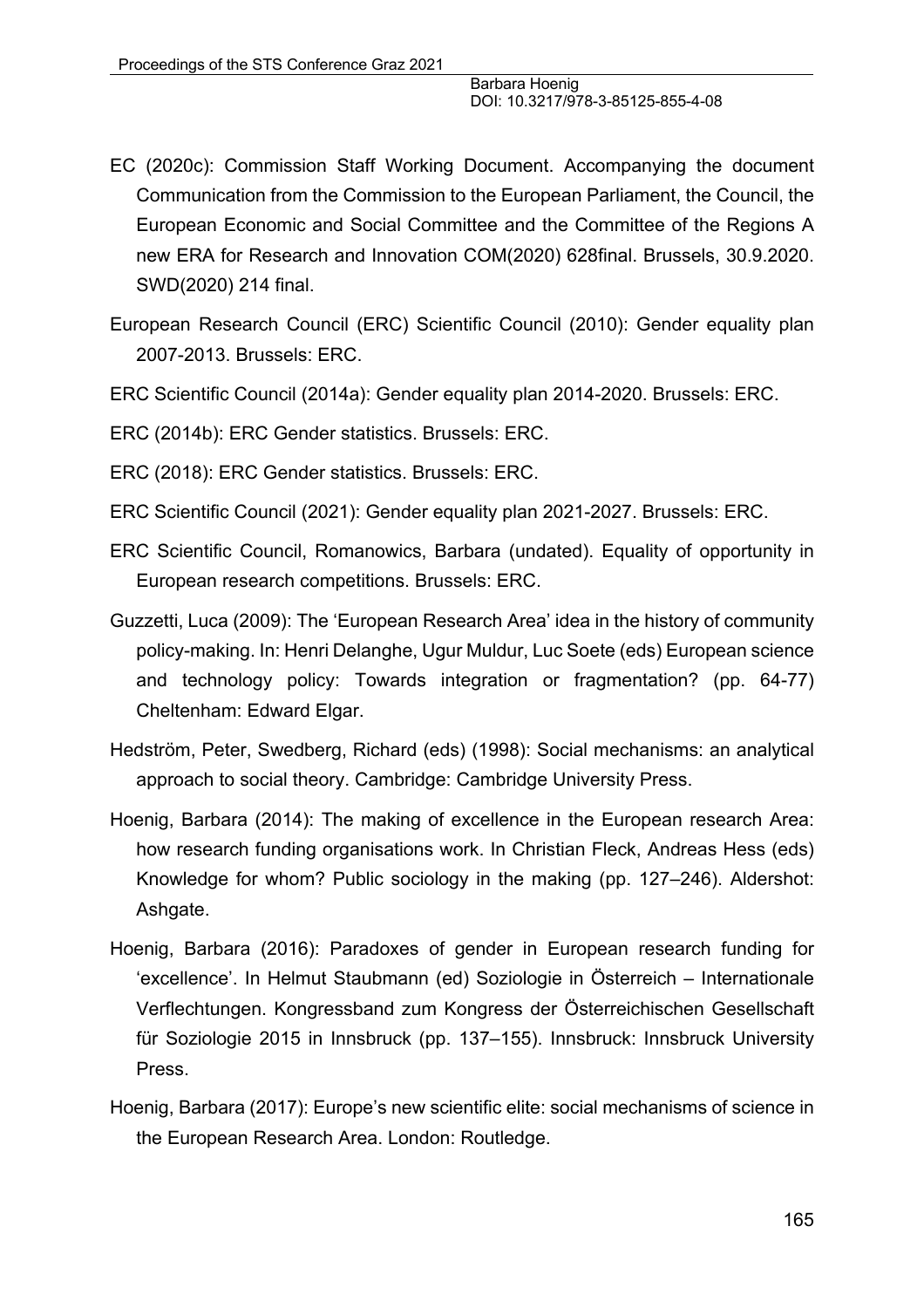- Hoenig, Barbara (2020): Chancengleichheit in der Exzellenz? Öffentliche Forschungsförderung im europäischen und nationalstaatlichen Vergleich. Beiträge zur Hochschulforschung 42(4):10–29.
- Hoenig, Barbara (2021): Gleichstellung und Exzellenz: zu einer strukturellen Ambivalenz des Europäischen Forschungsraums. Gender: Zeitschrift für Kultur, Geschlecht, Gesellschaft 1: 43–58.
- Hoenig, Barbara (forthcoming): Top researchers' mobility patterns in institutional definitions of 'European excellence'. In Fiona Jenkins, Barbara Hoenig, Susanne Maria Weber, Andrea Wolffram (eds) Inequalities and the paradigm of excellence in academia. London: Routledge.
- Husu, Liisa; de Chevigné, Suzanne (2010): Gender and gatekeeping of excellence in research funding: European perspectives. In Birgit Riegraf, Brigitte Aulenbacher, Edit Kirsch-Auwärter, Ursula Müller (eds), GenderChange in academia: re-mapping the fields of work, knowledge, and politics from a gender perspective (pp. 43–60). Wiesbaden. VS.
- Husu, Liisa (2021): What does not happen: interrogating a tool for building a gendersensitive university. In Eileen Drew, Siobhán Canavan (eds) The gender-sensitive university (pp. 166–176). London. Routledge.
- Mayntz, Renate (2004). Mechanisms in the analysis of social macro-phenomena. Philosophy of the Social Sciences 34(2): 237–259.
- Merton, Robert K. (1968): Social theory and social structure. New York: The Free Press.
- Merton, Robert K. [1960] (1973): Recognition and excellence: instructive ambiguities: In Robert K. Merton, The sociology of science: theoretical and empirical investigations (pp. 419–438). Chicago: University of Chicago Press.
- Merton, Robert K. (1976): Sociological ambivalence and other essays. London: Macmillan.
- Nowotny, Helga (2011): The concept of ambivalence in the relationship between science and society. In Yehuda Elkana, Andras Szigeti, Gyorgy Lissauer (eds) Concepts and the social order: Robert K Merton and the future of sociology (pp. 87–100). Budapest and New York: Central European University Press.